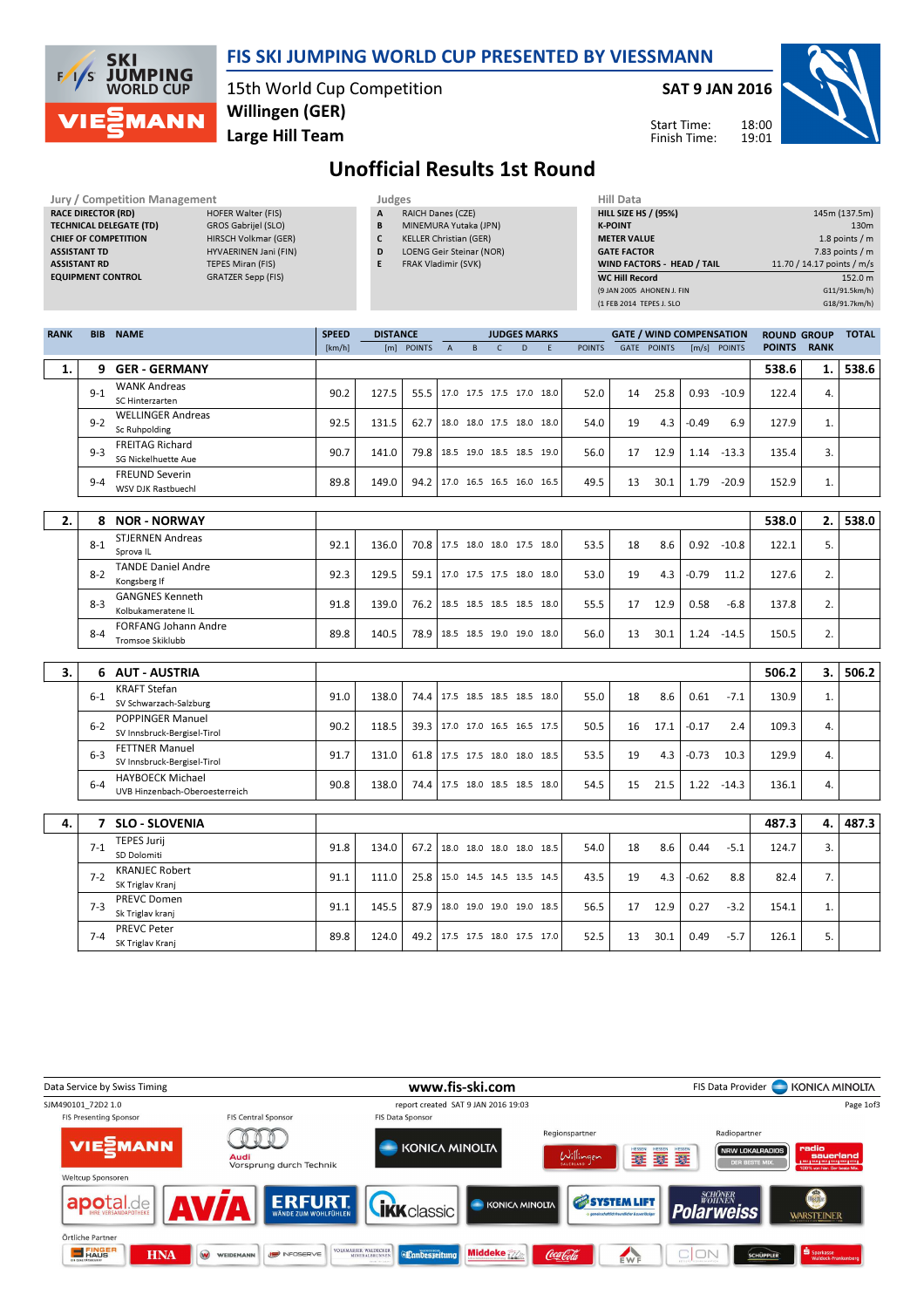



15th World Cup Competition Large Hill Team Willingen (GER)

SAT 9 JAN 2016

Start Time: Finish Time:



## Unofficial Results 1st Round

| <b>RANK</b> | <b>BIB</b>   | <b>NAME</b>                                                    | <b>SPEED</b> | <b>DISTANCE</b> |                                 |                           |          |            | <b>JUDGES MARKS</b>      |   |               |    | <b>GATE / WIND COMPENSATION</b> |         | <b>ROUND GROUP</b> |               |             | <b>TOTAL</b> |
|-------------|--------------|----------------------------------------------------------------|--------------|-----------------|---------------------------------|---------------------------|----------|------------|--------------------------|---|---------------|----|---------------------------------|---------|--------------------|---------------|-------------|--------------|
|             |              |                                                                | [km/h]       |                 | [m] POINTS                      | $\boldsymbol{\mathsf{A}}$ | $\sf{B}$ | $\epsilon$ | D                        | E | <b>POINTS</b> |    | <b>GATE POINTS</b>              | [m/s]   | <b>POINTS</b>      | <b>POINTS</b> | <b>RANK</b> |              |
| 5.          | 5.           | <b>CZE - CZECH REPUBLIC</b>                                    |              |                 |                                 |                           |          |            |                          |   |               |    |                                 |         |                    | 463.9         | 5.          | 463.9        |
|             | $5-1$        | JANDA Jakub                                                    | 91.6         | 138.0           | 74.4                            |                           |          |            | 18.0 18.5 18.5 19.0 18.5 |   | 55.5          | 18 | 8.6                             | 0.71    | $-8.3$             | 130.2         | 2.          |              |
|             |              | Dukla Liberec                                                  |              |                 |                                 |                           |          |            |                          |   |               |    |                                 |         |                    |               |             |              |
|             | $5 - 2$      | <b>HLAVA Lukas</b>                                             | 90.3         | 114.0           | 31.2                            |                           |          |            | 16.0 17.0 16.5 17.0 17.0 |   | 50.5          | 16 | 17.1                            | $-0.06$ | 0.8                | 99.6          | 5.          |              |
|             |              | Dukla Liberec<br>MATURA Jan                                    |              |                 |                                 |                           |          |            |                          |   |               |    |                                 |         |                    |               |             |              |
|             | $5-3$        | Dukla Liberec                                                  | 91.4         | 112.0           | 27.6                            |                           |          |            | 17.0 17.0 16.0 17.0 17.0 |   | 51.0          | 19 | 4.3                             | $-0.90$ | 12.7               | 95.6          | 8.          |              |
|             |              | <b>KOUDELKA Roman</b>                                          |              |                 |                                 |                           |          |            |                          |   |               |    |                                 |         |                    |               |             |              |
|             | $5 - 4$      | LSK Lomnice nad Popelkou                                       | 90.3         | 139.5           | 77.1   18.0 19.0 18.5 19.0 18.5 |                           |          |            |                          |   | 56.0          | 15 | 21.5                            | 1.38    | $-16.1$            | 138.5         | 3.          |              |
|             |              |                                                                |              |                 |                                 |                           |          |            |                          |   |               |    |                                 |         |                    |               |             |              |
| 6.          | 4            | <b>POL - POLAND</b>                                            |              |                 |                                 |                           |          |            |                          |   |               |    |                                 |         |                    | 463.7         | 6.          | 463.7        |
|             | $4 - 1$      | <b>WOLNY Jakub</b>                                             | 91.2         | 124.0           | 49.2                            |                           |          |            | 16.5 17.5 16.5 17.5 17.0 |   | 51.0          | 18 | 8.6                             | 0.04    | $-0.5$             | 108.3         | 7.          |              |
|             |              | LKS Klimczok Bystra                                            |              |                 |                                 |                           |          |            |                          |   |               |    |                                 |         |                    |               |             |              |
|             | $4 - 2$      | STEKALA Andrzej<br>Azs Zakopane                                | 90.9         | 133.5           | 66.3                            | 17.5 18.0 18.5 18.0 17.5  |          |            |                          |   | 53.5          | 16 | 17.1                            | 0.97    | $-11.3$            | 125.6         | 3.          |              |
|             |              | <b>KOT Maciej</b>                                              |              |                 |                                 |                           |          |            |                          |   |               |    |                                 |         |                    |               |             |              |
|             | $4 - 3$      | AZS Zakopane                                                   | 92.0         | 115.5           | 33.9                            |                           |          |            | 17.0 16.5 16.5 16.0 17.0 |   | 50.0          | 19 | 4.3                             | $-1.15$ | 16.3               | 104.5         | 7.          |              |
|             | $4 - 4$      | <b>HULA Stefan</b>                                             | 90.0         | 128.0           | 56.4                            | 17.5 17.5 18.0 18.0 17.5  |          |            |                          |   | 53.0          | 15 | 21.5                            | 0.48    | $-5.6$             | 125.3         | 6.          |              |
|             |              | KS Eve-nement Zakopane                                         |              |                 |                                 |                           |          |            |                          |   |               |    |                                 |         |                    |               |             |              |
|             |              |                                                                |              |                 |                                 |                           |          |            |                          |   |               |    |                                 |         |                    |               |             |              |
| 7.          | $\mathbf{2}$ | <b>FIN-FINLAND</b>                                             |              |                 |                                 |                           |          |            |                          |   |               |    |                                 |         |                    | 383.2         | 7.          | 383.2        |
|             | $2 - 1$      | <b>ASIKAINEN Lauri</b><br>Kuusamon Erae-Veikot                 | 91.4         | 120.5           | 42.9                            |                           |          |            | 17.0 17.0 16.5 16.5 16.5 |   | 50.0          | 20 |                                 | $-0.26$ | 3.7                | 96.6          | 8.          |              |
|             |              | <b>MAEAETTAE Jarkko</b>                                        |              |                 |                                 |                           |          |            |                          |   |               |    |                                 |         |                    |               |             |              |
|             | $2 - 2$      | Kainuun Hiihtoseura                                            | 90.2         | 93.5            | $-5.7$                          |                           |          |            | 14.0 14.5 14.0 14.0 15.0 |   | 42.5          | 16 | 17.1                            | 0.01    | $-0.1$             | 53.8          | 9.          |              |
|             | $2 - 3$      | OLLI Harri                                                     | 91.8         | 119.5           | 41.1                            |                           |          |            | 17.0 17.0 16.5 16.5 17.0 |   | 50.5          | 19 |                                 | $-1.41$ | 20.0               | 115.9         | 5.          |              |
|             |              | Ounasvaara Ski Club                                            |              |                 |                                 |                           |          |            |                          |   |               |    | 4.3                             |         |                    |               |             |              |
|             | $2 - 4$      | <b>LARINTO Ville</b>                                           | 90.9         | 127.5           | 55.5   16.5 17.5 17.0 17.5 17.5 |                           |          |            |                          |   | 52.0          | 17 | 12.9                            | 0.30    | $-3.5$             | 116.9         | 7.          |              |
|             |              | Lahden Hiihtoseura                                             |              |                 |                                 |                           |          |            |                          |   |               |    |                                 |         |                    |               |             |              |
| 8.          |              | 3 SUI - SWITZERLAND                                            |              |                 |                                 |                           |          |            |                          |   |               |    |                                 |         |                    | 365.4         | 8.          | 365.4        |
|             |              | PEIER Killian                                                  |              |                 |                                 |                           |          |            |                          |   |               |    |                                 |         |                    |               |             |              |
|             | $3-1$        | Vallee du Joux                                                 | 91.4         | 94.0            | -4.8                            |                           |          |            | 14.0 14.5 13.5 13.5 15.0 |   | 42.0          | 18 | 8.6                             | $-0.25$ | 3.5                | 49.3          | 9.          |              |
|             |              | <b>EGLOFF Luca</b>                                             |              |                 |                                 |                           |          |            |                          |   |               |    |                                 |         |                    |               |             |              |
|             | $3 - 2$      | Grabserberg                                                    | 90.4         | 120.5           | 42.9                            |                           |          |            | 16.5 16.0 17.0 16.5 16.5 |   | 49.5          | 16 | 17.1                            | 0.87    | $-10.2$            | 99.3          | 6.          |              |
|             | $3 - 3$      | <b>DESCHWANDEN Gregor</b>                                      | 91.3         | 116.5           | 35.7                            | 17.0 16.5 16.5 16.5 17.0  |          |            |                          |   | 50.0          | 19 | 4.3                             | $-1.17$ | 16.6               | 106.6         | 6.          |              |
|             |              | Horw<br><b>AMMANN Simon</b>                                    |              |                 |                                 |                           |          |            |                          |   |               |    |                                 |         |                    |               |             |              |
|             | $3 - 4$      | SSC Toggenburg                                                 | 91.0         | 129.0           | 58.2   16.5 17.5 16.5 16.0 16.0 |                           |          |            |                          |   | 49.0          | 17 | 12.9                            | 0.85    | $-9.9$             | 110.2         | 8.          |              |
|             |              |                                                                |              |                 |                                 |                           |          |            |                          |   |               |    |                                 |         |                    |               |             |              |
| 9.          | 1            | <b>RUS - RUSSIAN FEDERATION</b>                                |              |                 |                                 |                           |          |            |                          |   |               |    |                                 |         |                    | 360.3         | 9.          | 360.3        |
|             |              | <b>KORNILOV Denis</b>                                          |              |                 |                                 |                           |          |            |                          |   |               |    |                                 |         |                    |               |             |              |
|             | $1 - 1$      | Sdushor CSP N. Novgorod Dinamo                                 | 91.5         | 126.0           | 52.8   17.0 17.5 17.5 17.5 17.0 |                           |          |            |                          |   | 52.0          | 20 |                                 | $-0.38$ | 5.4                | 110.2         | 6.          |              |
|             | $1 - 2$      | <b>BOYARINTSEV Vladislav</b>                                   | 90.5         | 106.5           | 17.7                            |                           |          |            | 16.0 16.0 16.0 16.5 16.5 |   | 48.5          | 16 | 17.1                            | 0.43    | $-5.0$             | 78.3          | 8.          |              |
|             |              | Saint-Petersburg KOR1 Dinamo                                   |              |                 |                                 |                           |          |            |                          |   |               |    |                                 |         |                    |               |             |              |
|             | $1 - 3$      | <b>HAZETDINOV Ilmir</b><br>SDUSHOR 33 MOSKOVSKAYA OBLAST - RES | 91.5         | 109.5           | 23.1                            |                           |          |            | 16.5 17.0 16.0 16.5 16.5 |   | 49.5          | 19 | 4.3                             | $-1.15$ | 16.3               | 93.2          | 9.          |              |
|             |              | <b>KLIMOV Evgeniy</b>                                          |              |                 |                                 |                           |          |            |                          |   |               |    |                                 |         |                    |               |             |              |
|             | $1 - 4$      | GBU TSTOVS Moskovskaya oblast Ski s                            | 90.6         | 102.5           | 10.5   15.5 15.5 15.0 15.0 16.0 |                           |          |            |                          |   | 46.0          | 17 | 12.9                            | $-0.65$ | 9.2                | 78.6          | 9.          |              |